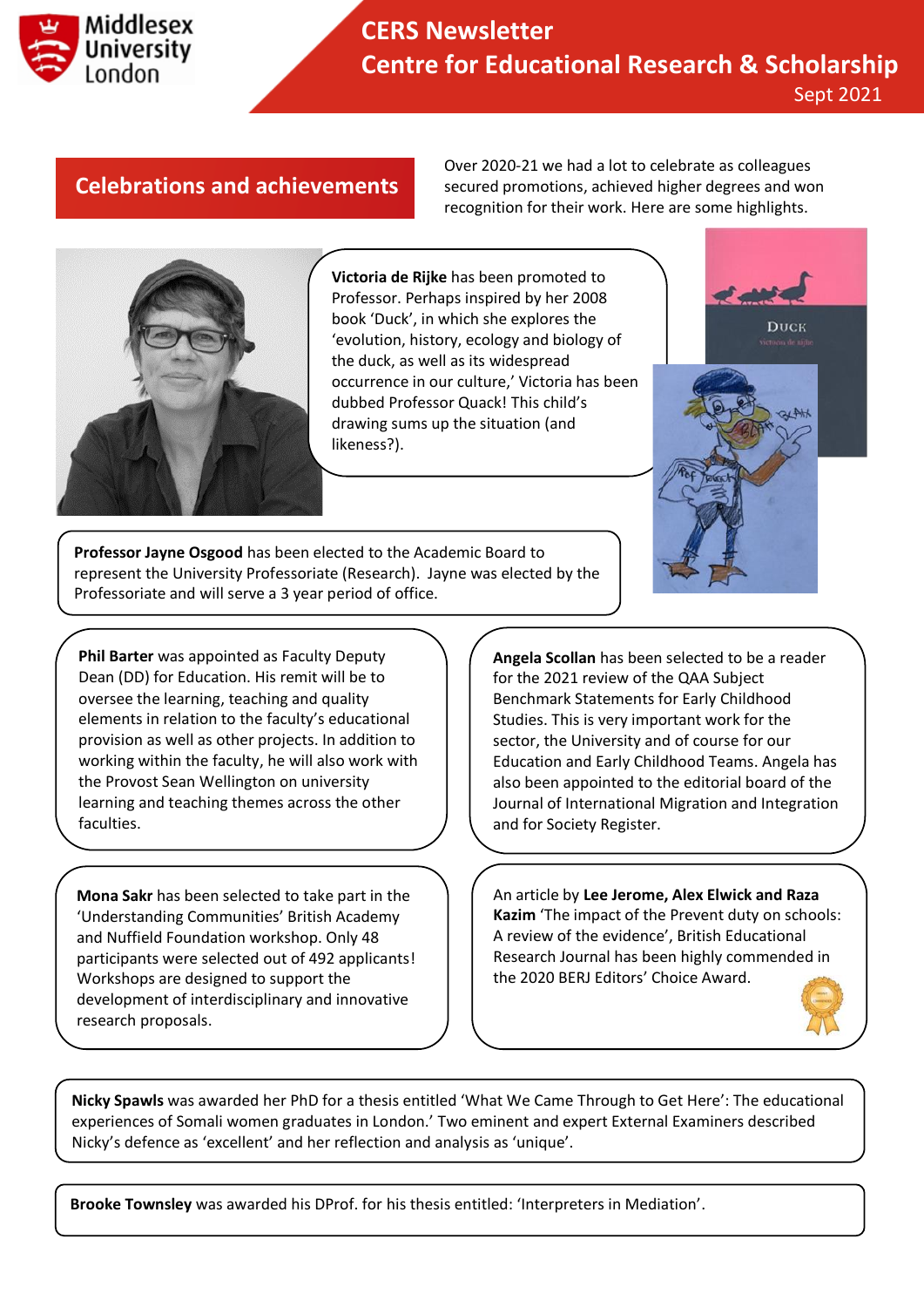

Gillian Lazar was awarded a PhD by public works with no amendments in August 2020. Her thesis is entitled 'A writerly trajectory: reflections on published classroom resources for learners of English and students of academic writing'. You can hear about Gillian's work in these recorded seminars:

'Writing educational resources for publication: how and why?', Centre for Educational Research and Scholarship, Middlesex University. https://cutt.ly/pWCtAit

• 'Academic literacies and staff pedagogic development', Writing Centre, Institute of Education, UCL. https://cutt.ly/7WCtGUC

• 'Decolonising language and the multilingual university', Decolonising Arts Institute, University of the Arts London. https://cutt.ly/CWCtXpJ

**Karen Parks** passed her MProf after successfully defending her research at a viva. Her research project was 'Exploring the development of reflective practice with trainee teachers, using video annotation software'.

#### **Appointments and service:**

**Lee Jerome** has joined the Race Equality Charter Self Assessment Team.

**Philip Jefferies** has joined the Stonewall Workplace Index Self Assessment Team.

**Mona Sakr** has become a Trustee of the Reach Foundation and is co-convenor of the Leadership in Early Years Education Research Interest Group, BELMAS.

**Nathan Fretwell** has been appointed as External Examiner for the BA Education Studies programme at the University of Derby.

#### **Graduation Awards 2021**

*Congratulations to this year's prize winners:*

- Primary Education Prize for Excellence in Teaching, Hannah Smith
- Education Studies Prize, Amy Layla Jukes
- Early Childhood Studies Prize, Nisrin Kakhya
- Learning and Teaching Prize, Amy Ward
- Translation and Interpreting Prize, Elisa Palmioli
- Secondary Education Prize for Excellence in Teaching, Lucy Jane Morrow
- PG Cert HE Learning and Teaching Support Prize, Andre Clarke and Cecilia Coleman
- Postgraduate Teacher Education Prize, George Fearnhough

## **Research Excellence Framework (REF) 2021**

The REF is a process for evaluating the quality of research and impact across the sector, and the results are used to distribute public funds. Historically, education colleagues at Middlesex have been entered through other units (such as social policy) but this year was the first time the university entered Education as a unit in its own right. We entered 17 members of staff as being research-active and submitted 36 outputs (articles, books and reports) to represent their work. We also submitted two impact case studies to illustrate the kind of impact achieved through our work.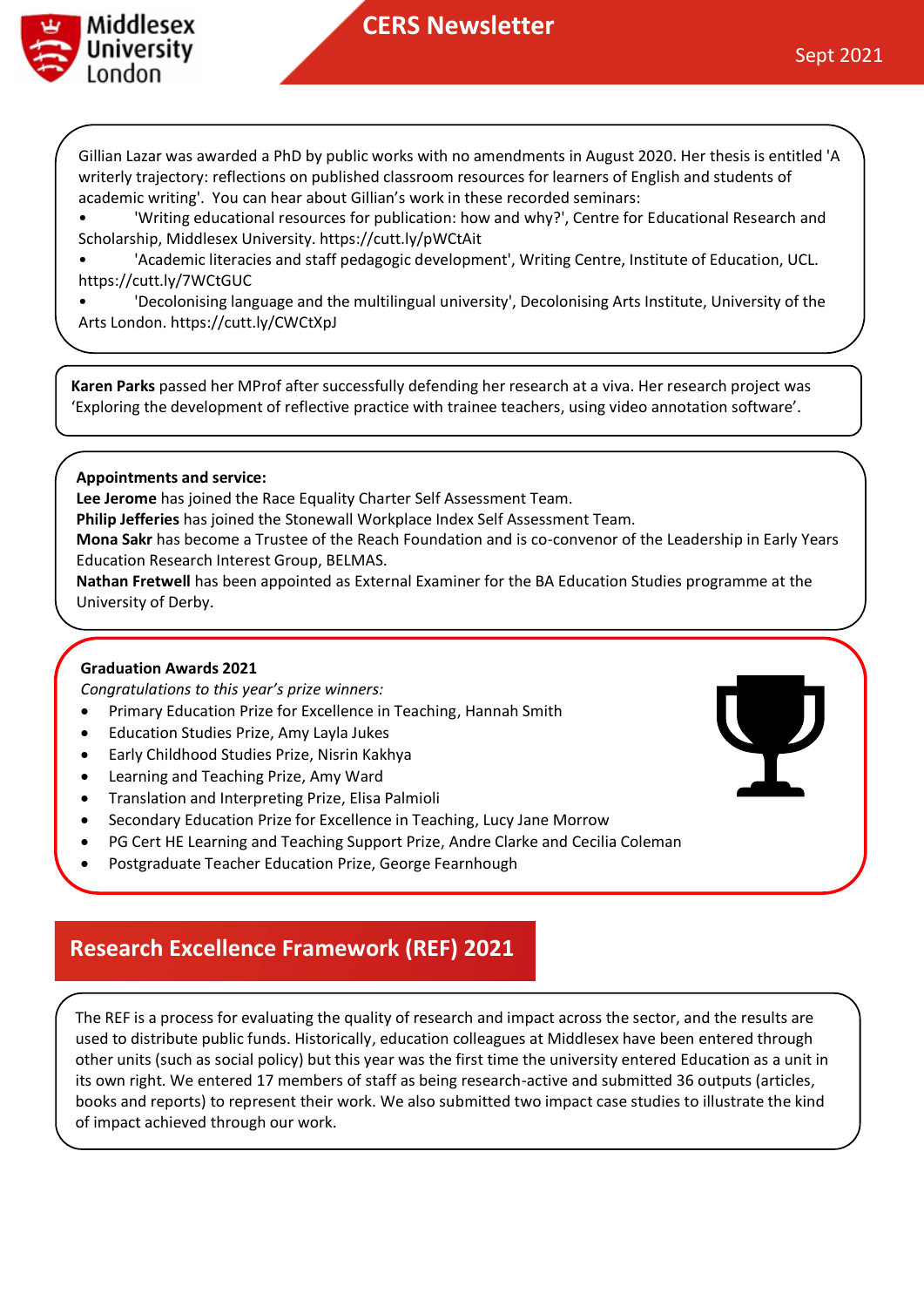

#### **REF Impact Case Study 1**

*Tackling Gender Stereotyping in Childhood: research to support gender neutral schooling*

#### Led by Jayne Osgood

Professor Osgood was expert consultant (to Outline Productions, a TV production company commissioned by the BBC) for the development a 2-part Documentary Series *No More Boys & Girls: Can Our Kids Go Gender-Free?* concerning gender stereotyping in primary schools. Based upon published research outputs on gender and childhood over the past 13 years, expert direction was provided to the production team on the development and execution of specific interventions and experiments to tackle gender stereotyping.



The impact of the six-week TV experiment at the primary school on the participating children was powerful:

- Girls' test scores for self-esteem, intellectual self-confidence and problem-solving ability exceeded boys scores by the end.
- Boys made significant gains in terms of empathy, emotional vocabulary, and behaviour in the classroom.

The teacher featured, radically altered all aspects of his approach to gender in the classroom as a result of the interventions and experiments. As he stated: 'Before I was part of this documentary, I was not aware of it at all. Now I see it everywhere…the main change has to be my own expectations and language… I now also plan to look at gender within curriculum topics.'

The BBC documentary has been hugely popular, nationally and internationally, and the rigour of the programme was recognised with a BAFTA nomination. Over 1.5 million ratings per episode was achieved, and the series drew one of the BBC's biggest youth audiences for a factual series in 2017. Ensuing debates on social media reignited the importance of gender in childhood. It was shared via BBC Digital Stories platform 5 million times within 24 hours of transmission; one month later rising to 26 million. The series has been broadcast internationally, from New Zealand, Israel, Spain, Belgium, Holland, Hong Kong to Australia – where it featured on Gogglebox Australia, the cast initially disregarded the show as 'pc madness' but ultimately praised it. It is being remade in Germany, Spain, Japan and USA.

#### **REF Impact Case Study 2**

*Establishing a critical educational response to the Prevent Duty in schools* Led by Lee Jerome

The Prevent policy at the Home Office and DfE arises from a security agenda and thus tends to focus on 'safeguarding' young people and 'promoting' the fundamental British values (FBVs). This reduces young people's agency, promotes a narrow form of indoctrination and leaves little room for critical education. Colleagues from the Education Department at Middlesex have both demonstrated the negative impact of the policy and have developed a robust argument for framing Prevent in more explicitly educational terms. Further, they have contributed evidence that schools can engage productively with critical exploration of British values in the context of citizenship education rather than the 'promotion' of values. This approach has been supported by national teacher organisations and has been endorsed by the DfE (through their funding) and recognised in Ofsted inspections, thus indicating we have been able to establish a shift in practice. Further, our alternative approach has reached hundreds of teachers and has proven to have a beneficial impact in engaging students in critical citizenship education.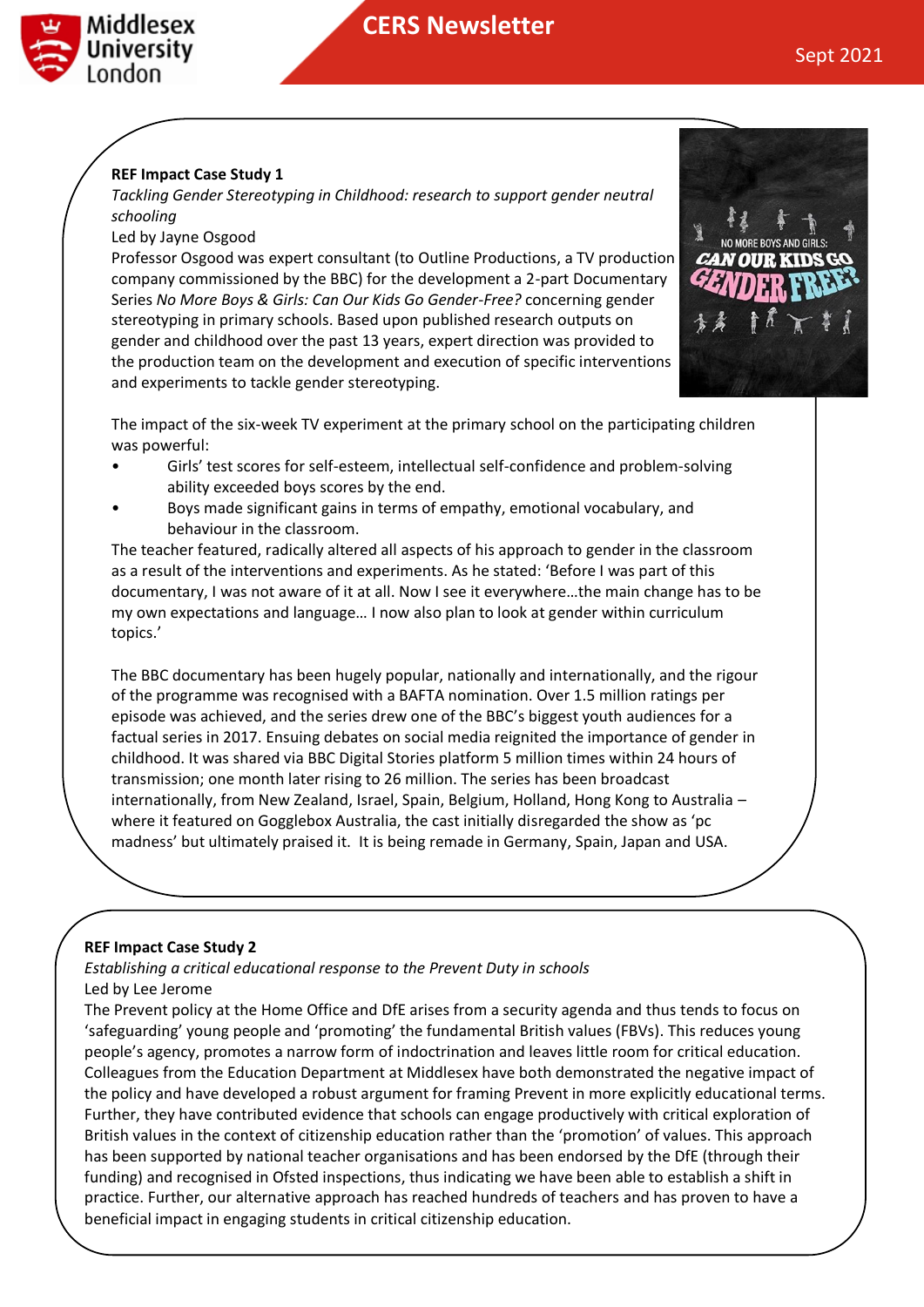

**Technology**



**Dr Jacqueline Harding** secured a grant from the Metropolitan Police called: Virtually There: A Virtual Reality Intervention to Build Empathy and Reduce Knife Crime among Young People. Middlesex were tasked with: a) providing support and advice for its development, and, b) research into its initial impact locally in schools. The police developed this concept with the explicit aim to reduce knife crime.

The Middlesex team included Mona Sakr, Victoria de Rijke Nicky Lambert, Alina Ursuleanu, Lynette Morris, Jacqueline, Magnus Moar, and Nicky Lambert

**Mona Sakr** has also started at new collaboration with colleagues from the UK, Sweden, Spain, Romania, and Finland. They are bidding for funds for the European CHANSE award on augmented and virtual realities as part of participatory action research with very young children.

**Angela Scollen** presented on 'A pedagogical experimentation of digital education in the UK' at the SeAMK International Week: Digitalization and Sustainability in Higher Education and RDI at the Seinäjoki University of Applied Sciences, 15 February 2021. She also presented on 'Shaping curricula though pedagogical innovation' at Middlesex University, 22 March 2021.

**David Boud** has published a chapter focusing on the implications of digital technology for assessment practices: Bearman, M, Boud, D**.** and Ajjawi, R. (2020). New directions for assessment in a digital world. In Bearman, M., Dawson, P., Ajjawi, R., Tai, J. & Boud, D. (Eds.) Re-imagining university assessment in a digital world. Dordrecht: Springer, 7-21.

#### **Contemporary Issues Contemporary Issues**

As a response to Covid-19 and to provide the work and learning community with an online resource, **Paula Nottingham** was the editor for the Network News, an online newsletter for the Universities Association for Lifelong Learning (UALL), which has had 11 editions between September 2020 and July 2021 to provide information and renew ties to the Work and Learning (CERS) research centre. https://www.uallworkandlearning.org/blog

**Jayne Osgood** was part of team that won a grant from University of Western Sydney, Australia entitled: *The Planetary Wellbeing & Human Learning Programme*. The programme will explore the question: what research methodologies, curriculum and pedagogies can be developed in response to the current planetary crises of climate change and the global pandemic? The project is worth \$15K AUS, and runs until 2023. It is also intended to provide the foundation for a range of follow on projects, networks and outputs.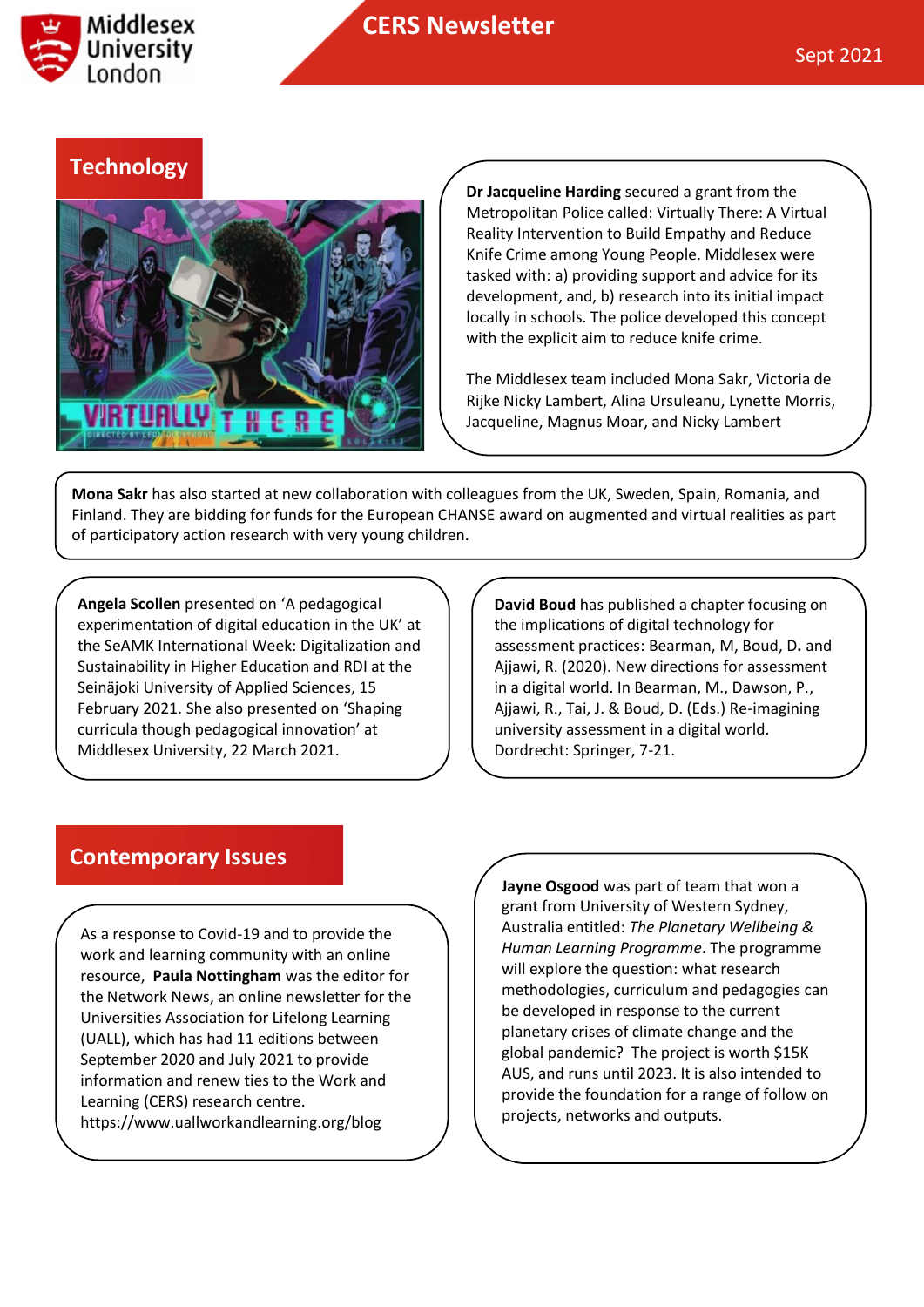

**OSGOOD, J**. Andersen, C.E. & Otterstad, A.M. (2021). Portal-time and wanderlines: what does virusing-with make possible in childhood research? *Reconceptualising Educational Research Methodologies.*

**David Boud** published a piece in *The Conversation:* Winstone, N. & Boud, D. (2020). Universities should learn from assessment methods used during the pandemic, and cut down on exams for good. 11 August. https://cutt.ly/hW9hcrw

**Angela Scollen** spoke about 'The cohesion of schools as intercultural communities in the management of COVID-19 pandemic. Reflections, narratives, fears and hopes from the voices of teachers and children in England and Italy' at the Dialogue Society, London, 16 June 2021.

Angela also presented on 'Intergenerational Solidarity, Agency, Trust In Primary School Children's Narratives During the Covid-19 Pandemic In London' at the European Sociological Association Conference Barcelona, 1 September 2021.

**Lee Jerome** completed a British Academy funded project exploring how children talk about controversial topical issues in class. This has led to two open access publications:

- Jerome, L., Liddle, A. and Young, H. (2021) 'Talking Tolerance: Being Deliberative about Fundamental British Values.' PRISM https://openjournals.ljmu.ac.uk/index.php/prism/article/view/416
- Jerome, L., Liddle, A. and Young, H. (2021) 'Talking about rights without talking about rights: on the absence of knowledge in classroom discussions.' Human Rights Education Review, 4(1). https://doi.org/10.7577/hrer.3979

**Lee Jerome's** co-edited book (with Joel Busher, 2020) *The Prevent Duty in Education* (Palgrave) has been downloaded over 20,000 times and can be accessed for free here:

https://link.springer.com/book/10.1007%2F978-3-030-45559-0

He has continued his work in this area with a co-authored paper examining the education resources on the government's Educate Against Hate website: Svennevig, H. Jerome, L. and Elwick, A. (2021) 'Countering violent extremism in education: a human rights analysis.' Human Rights Education Review, 4(1). https://doi.org/10.7577/hrer.3980

The team has met with DfE colleagues to share the findings and discuss ways to improve the quality of resources.

**Lee Jerome** is collaborating with colleagues in the UK, Canada, Croatia and the USA on a bid to research online conspiracy theories and disinformation in relation to Covid-19 and vaccinations. The project proposes work that will investigate the experiences and beliefs of young people and their teachers' experiences (and concerns) in relation to tackling the issue in class.

**Lee Jerome** has recently collaborated with the Association for Citizenship Teaching to produce new guidance for teachers in Wales on how teach about politics whilst remaining impartial. This considers how teachers can implement their legal duty to remain impartial, whilst respecting children's rights, and tackling some of the most challenging and controversial issues. The guidance is available online: https://cutt.ly/9W0rZxr

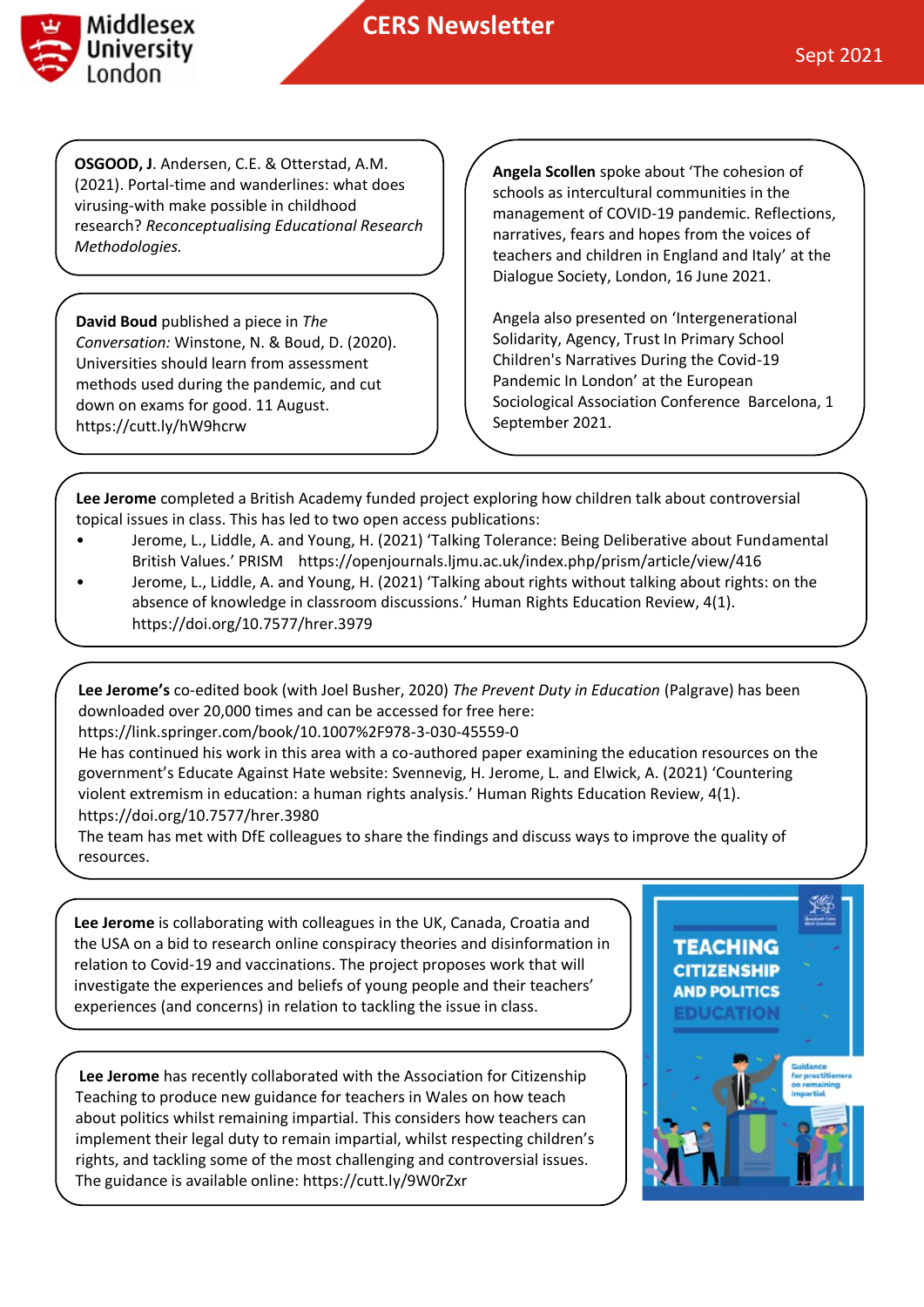

### **Diversity and inclusion**

**Nathan Fretwell** has published (2021) 'Between home and school: Mobilising 'hard to reach' White British parents to engage with their children's education' in A. Ross (Ed.) Educational Research for Social Justice: Evidence and Practice from the UK. Cham: Springer.

**Jayne Osgood** has won a competitive research bid with African colleagues to the GCRF Grant scheme. The project is entitled DlalA: Decolonising Play through the Digital in Sub-Saharan Africa and addresses the SDGs of quality education, gender equality and reduced inequalities. The project will lead to the design of off-line applications for mobile phones that take account of race, gender, language and culture, thus rendering literacy learning more meaningful for African children and reducing digital inequalities. The project is worth £24K and runs from 2021 to 2023, the intention is that it will provide the basis for further research collaborations.

**Nathan Fretwell** is leading a project with staff and students in the BA Education Studies / Early Childhood Studies to decolonise our curriculum: https://mdxcers.com/2021/01/04/decolonising-the-curriculum-baeducation-studies-and-ba-early-childhood-studies/

**Victoria de Rijke** continues to work on the *UK Poetry Versus Colonialism* project to build connections and awareness of the histories and legacies of Empire and the slave trade. Working with artists, historians and museum curators, the project uses poetry as the means of articulating and processing the affective, troubling and surprising histories and realisations about the everyday legacies of colonialism. From Summer 2021, the workshops are being taken into UK Schools as part of an Arts Council England funded roll-out. Poets will collaborate with academics, teachers, artists and museum staff to investigate the colonial history of sugar, gold, cotton and tobacco. A set of teaching resources for exploring Empire, history and identity through poetry and creative writing will be developed, tested and published. http://www.poetryvcolonialism.co.uk/about.html





**Edina Kulenovic** has published a chapter (2021) 'The importance of Bilingualism in the Primary School' in Mafalda Carmo (Ed) *Education and Applications and Developments VI*, Lisbon: In Science Press.

> **Angela Scollan** has a chapter forthcoming addressing aspects of multicultural education: Baraldi, C. Farini, F., and Scollan, A. (in press) 'Facilitating narratives of cultural identity in the classroom' chapter in Richard Race (ed) *Evolving Dialogues in Multiculturalism and Multicultural Education*, Open University Press.

**Osgood, J. & Mohandas, S.** (2021). Figuring gender in early childhood with animal figurines: pursuing tentacular stories about global childhoods in the Anthropocene. in M. Tesar (Ed) *Global Childhoods Sage Handbook.*

**Osgood, J.** (2020). Queering understandings of how matter comes to matter in the baby room in L. Moran, K. Reilly, and B. Brady (Eds) *Narrating Childhoods across Contexts: Knowledge, Environment, and Relationships*. London: Palgrave Macmillan.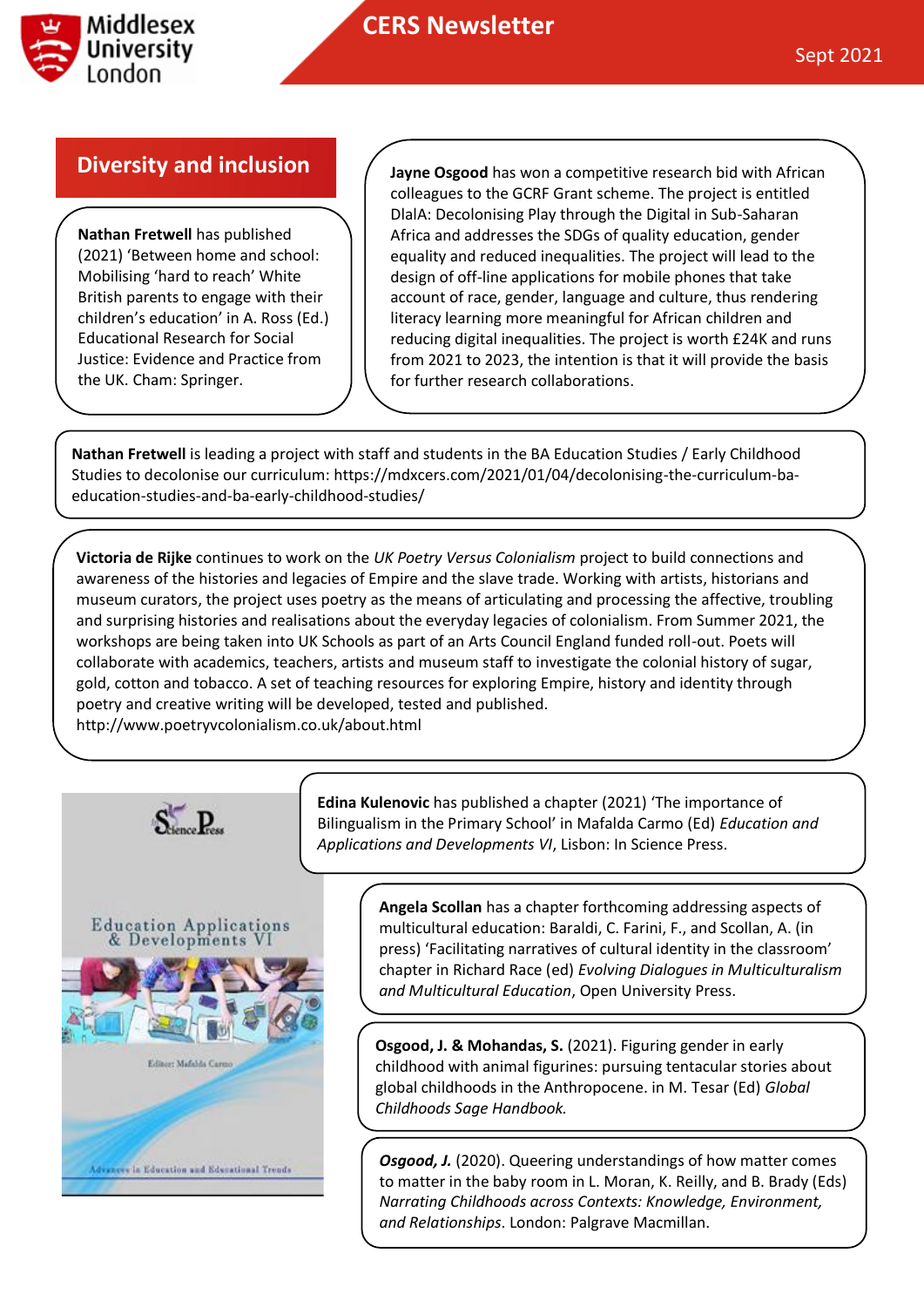

**Lee Jerome** has published a new book exploring children's rights in education and the implications for teachers. This considers the evidence from around the world about the implementation of human rights education, and draws theoretical inspiration from Freire, Dewey and Freinet. It proposes a series of principles for practice in the classroom, whole school culture and in the community. Jerome, L. and Starkey, H. (2021*) Rights and Responsibilities in Diverse Schools and Classrooms: Children's rights education in principle and practice*, London: Bloomsbury.

## **Children and childhood**

**Victoria de Rijke** published an article 'Reading Children's Literature' for a 'Multiple Perspectives on Reading' in a special issue of Education 3- 14 49(1) pp.63-78. This covers the contribution reading and stories (children's literature) have made to reading, its study, its material world, and the implications for teaching and learning to read particularly with picturebooks – at the heart of that practice. The article will form a chapter in *Reading: Multiple Perspectives* (scheduled to be published by Routledge in 2022) but it can be found here for free https://eprints.mdx.ac.uk/31179

#### **Children's Rights Education in Diverse Classrooms** Pedagogy, Principles and Practice

Lee Jerome and Hugh Starkey



**OSGOOD, J**. & Henward, A. (2020) Editorial: Reimagining Childhood, Motherhood, Family & Community, *Genealogy* (Special Issue). https://www.mdpi.com/231 3-5778/4/2/39/htm



**Victoria de Rijke** gave several presentations, including 'C20th–C21st Expressive Suppression or Hypomnesia? Explorations of the Cold War in Picturebook Art' for The 15th International Child and the Book Conference 'Transformation and Continuity: Political and Cultural Changes in Children's Literature from the Past Century to the Present Day', Berlin March 2021. Victoria also presented a keynote on being 'Swallowed but not Eaten: Images of the Totemic Meal and Children's Culture' for the 'Food in Children's Culture: National, International and Transnational Perspectives' Università Ca' Foscari Venezia, April 2021.

**Lee Jerome** has begun working on a 4 year project (2021-25) with the Association for Citizenship Teaching to promote active citizenship through the school curriculum. The project aims to embed active citizenship in over 500 schools and Lee will lead the research and evaluation strand of the work.

**Osgood, J.** (2021). From multispecies tangles and Anthropocene muddles: what can lichen teach us about the precarity in early childhood education? in T.K. Aslanian (Ed) *Storying in Early Childhood Education Research and Practice - Posthuman and Autoethnographic Approaches*. Springer: ChildhoodNature Series.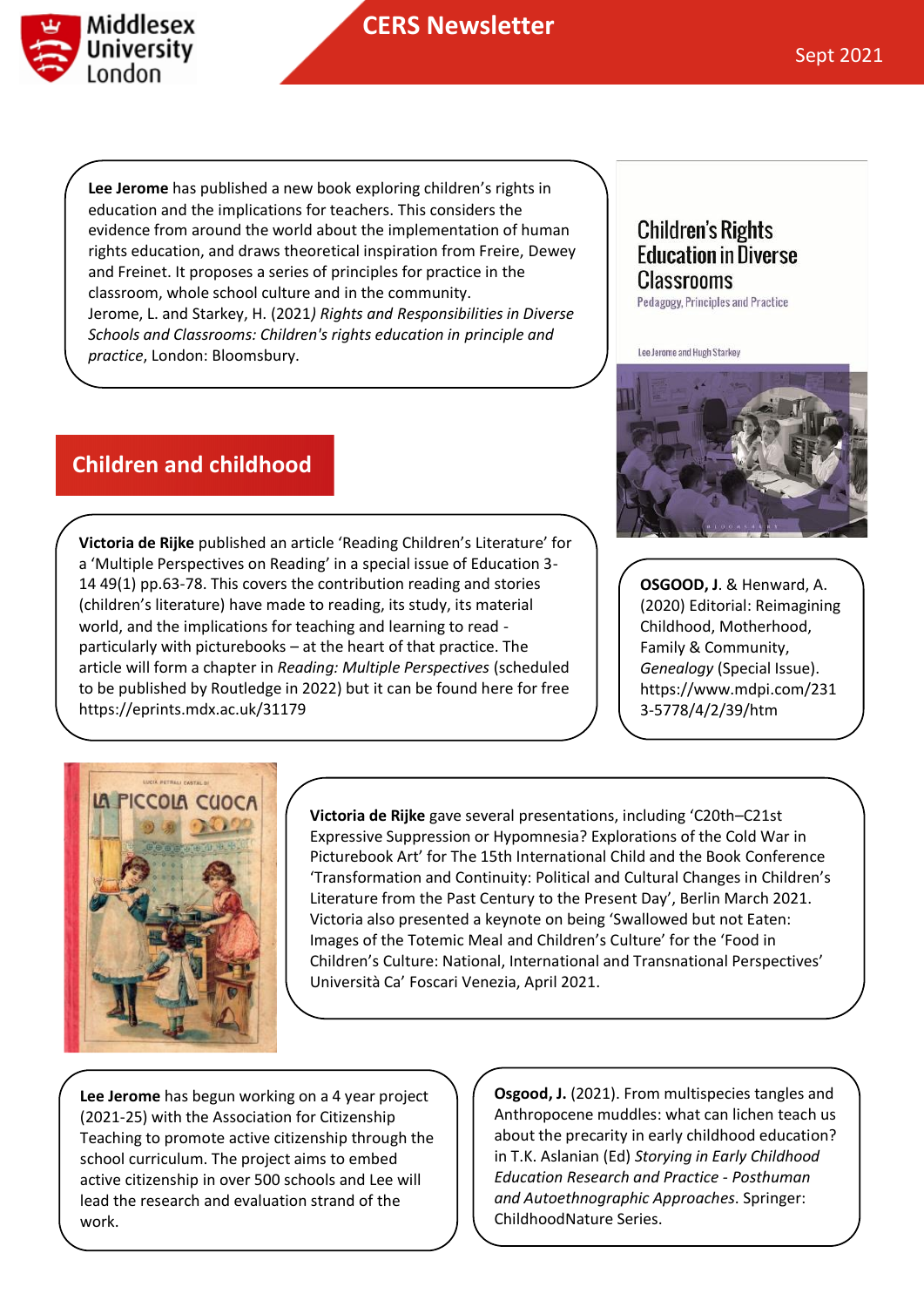

**Jayne Osgood** was also invited to present several invited keynote presentations including 'Tales of Covid-19 from the UK' at the International Conference of Early Childhood Education, Universitas Negeri Padang at UNP, Malaysia. 7th September 2021. 'Play Matters: exploring worldly connections in early childhood' at SERA2021, Edinburgh, 2nd June 2021. 'Re-turning to ECE Philosophies as a means to reconfigure gender, Feminism, Gender Justice and Resistance in Early Childhood Education, at RECE (In)justices and Counteractions in Early Childhood Contexts virtual engagement series, 26thMay 2021.

**Angela Scollan** presented on 'Facilitation of classroom interaction using photographs: The SHARMED project' at the World Education Research Association Conference, University of Santiago de Compostela, Spain, 7 July 2021.

**David Boud** was co-author on a journal article Lawrie, M., Brubacher, S.P., Powell, M. B. and Boud, D. (2020) Forensic interviewers' perceptions of the utility of mock interviews as a training tool for child interviewing, *Child Abuse & Neglect*, 106, 104553. DOI: 10.1016/j.chiabu.2020.104553

## **Higher Education**

**Victoria de Rijke, Paul Gibbs and Andrew Peterson** have published a new edited book (2021) *Higher Education and Love: Institutional, Pedagogical And Personal Trajectories* with Palgrave, 2021. It features chapters across a wide range of international scholars and perspectives on love, from Confucian, Arabic, Islamic or Christian to pedagogic, personal and post-humanist perspectives.

**OSGOOD, J**., Taylor, C. et al (2020) Conferencing Otherwise: a transversal feminist new material experiment. Cultural Studies<=>Critical Methodologies

**Professor David Boud** is collaborating with colleagues Zi Yan, Chiu Ming Ming, and Ronnel King on the project *Developing students' evaluative judgment and feedback literacy through selfassessment: an experimental study.* This project was awarded \$HK 978,282 from the Hong Kong General Research Fund and runs from 2021-23.

**Scollan, A**., and Joslyn, E. (2021) 'SHARMED Training: Design and Practice' chapter in Farini, F., Baraldi, C., Joslyn, E. (Eds) *Promoting Children's Rights in European Schools. Intercultural Dialogue and Facilitative Pedagogy* London: Bloomsbury.



Taylor, C.A. Gannon, S., Scantlebury, K. & **Osgood, J.** (2021 f.c.) Toxic Times for Feminist Academic Freedom? In M. Olssen, R. Watermeyer and R. Raaper (Eds.) *Handbook on Academic Freedom*. Edward Elgar Publishing.

**OSGOOD, J**. (2021). In pursuit of worldly justice in Early Childhood Education: bringing critique and creation into productive partnership for the public good, in A. Ross (Ed) *Educational Research for Social Justice.* Basingstoke: Springer.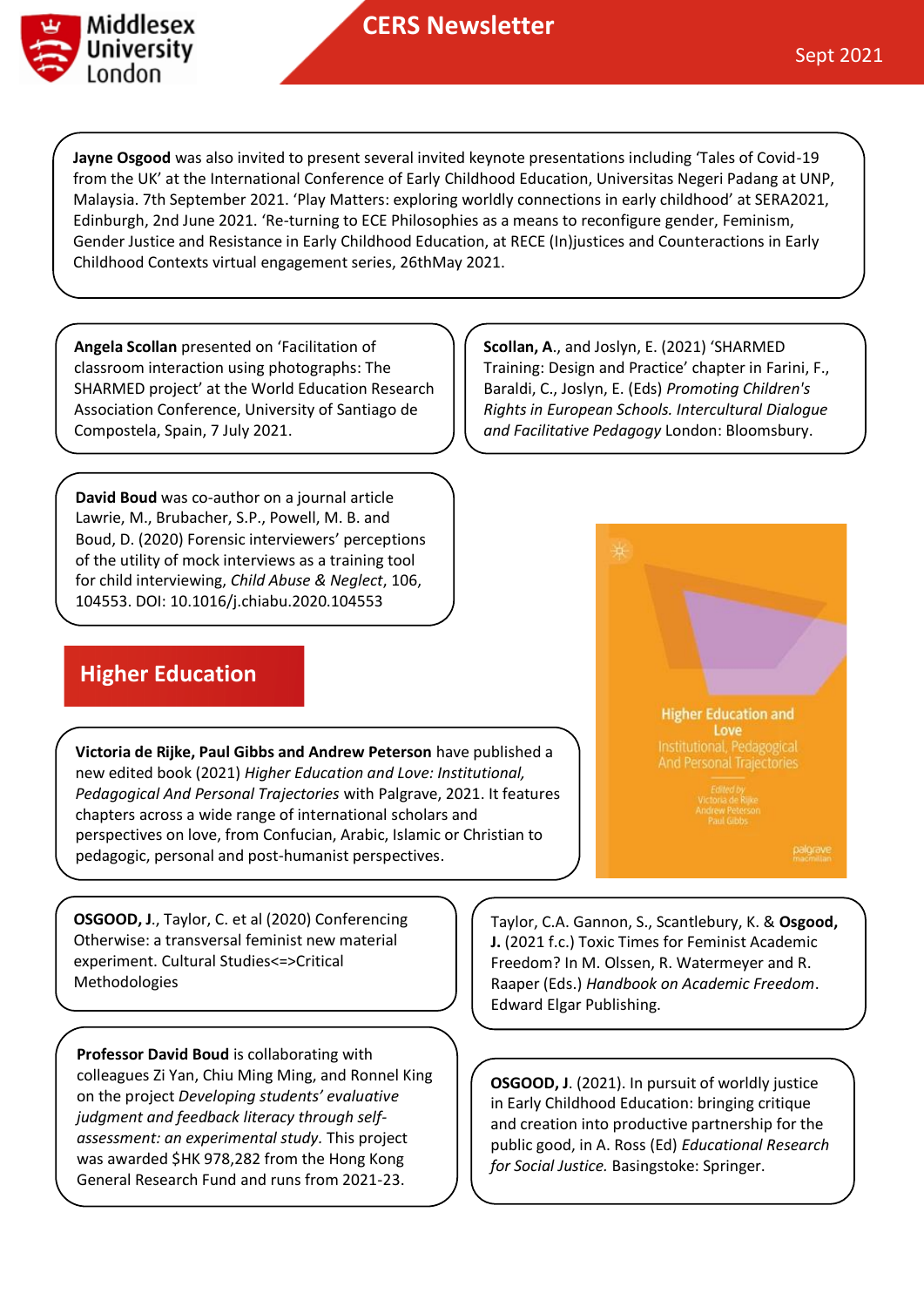

**David Boud** continues his world leading work in higher education co-writing a variety of publications including:

- Bearman, M., Dawson, P., Ajjawi, R., Tai, J. & Boud, D. (Eds.) (2020) Re-imagining University Assessment in a Digital World, Springer.
- Ibarra-Sáiz, M. S., Rodríguez-Gómez, G. and Boud, D. (2020), Developing student competence through peer assessment: the role of feedback, self-regulation and evaluative judgement, Higher Education, 80, 137-156. DOI: 10.1007/s10734-019-00469-2.
- Boud, D. (2020). Challenges in reforming higher education assessment: a perspective from afar, Revista Electrónica de Investigación Educativa, 26, 1, art. M3. http://doi.org/10.7203/relieve.26.1.17088
- Ibarra-Sáiz, M.S., Rodríguez-Gómez, G., Boud, D., Rotsaert, T., Brown, S., Salinas-Salazar, M.L. & Rodríguez-Gómez, H.M. (2020). The future of assessment in higher education. Revista Electrónica de Investigación Educativa, 26, 1, art. M1. http://doi.org/10.7203/relieve.26.1.17323

The Enabling Power of Assessment 7<br>Series Editor: Claire Wyatt-Smith

Margaret Bearman - Phillip Dawson Rola Ajjawi · Joanna Tai David Boud Editors

# Re-imagining<br>University Assessment in a Digital World

**◯** Springer

## **Work Based Learning**

**Elda Nikolou-Walker** published (2020) Legal safeguarding for work-based learners in creative educational models. *Work Based Learning e-Journal International,* 9 (2) 55-72.

This year the Middlesex University Work and Learning Research Centre (SIG of CERS) and UALL Work and Learning Network sponsored a colloquium entitled Equality Diversity and Inclusion: championing work and learning that empowers and sustains change on the 30th of June 2021. More events on this theme are planned in 2021-2022.

www.uallworkandlearning.org/abstractscolloquium-2021

A newly published Worldwide Bibliometric of Work-Based Learning Research indexed in the Web of Science Core Collection found Middlesex University as the main organisation (along with Monash in Australia) producing knowledge on Work-Based Learning. Most of the research was found in the field of Education. Professor Carol Costley is in a category with the highest number of citations in the field. She is considered as a significant and current important actor in the production of knowledge about WBL across the world.

Bezerra, J.; Mota, F.; Comarú, M.; Braga, L.; Rocha, L.; Carvalho, P.; Tinoca , L.; Matos Lopes, R. (2020). A Worldwide Bibliometric and Network Analysis of Work-Based Learning Research. *Higher Education, Skills and Work-Based Learning.* published first online

www.emerald.com/insight/content/doi/10.1108/ HESWBL-03-2020-0035/full/html

#### B2B Sales Cohort 1 EPA Announcement April 2021

It was great to announce the completion of the first End Point Assessment (EPA) for the BSc (Hons) Professional Practice in Business to Business Sales. Cohort 1 is the first group of Middlesex University apprentices to have gone through a formal End Point Assessment process. The degree apprenticeship is jointly run by Middlesex University and our partners Consalia Ltd. The two programme leaders, Dr Paula Nottingham and Louise Sutton, acknowledge all the support and help from the apprentices' employers Royal Mail and British Telecom during the apprenticeship programme. The Apprentices will receive two qualifications, an Honours degree and the Business to Business (B2B) Sales Professional apprenticeship qualification. Congratulations was sent to all the seventeen apprentices for reaching their goals and successfully completing this first EPA for Middlesex University and Consalia.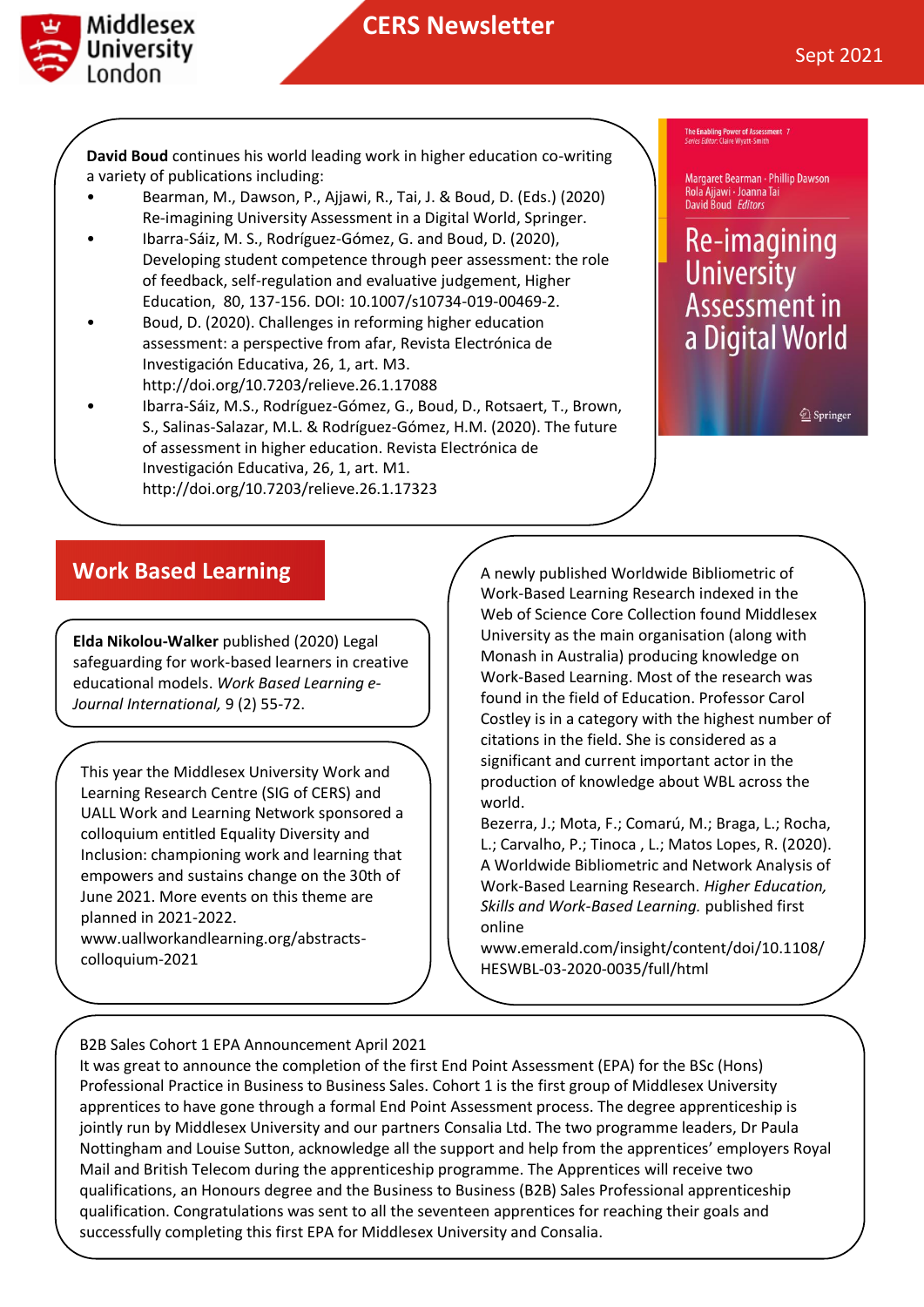

# **CERS Newsletter**

**Premier Reference Source** 



**Paula Nottingham** published Chapter 8 (2021) 'Designing work-based learning approaches for Gen Y, Gen Z and beyond' in: *Applications of work integrated learning among Gen Z and Y students*, edited by Gerhardt, Trevor and Annon, Paulette J., IGI Global, pp. 166-187. An international booklaunch conference on work integrated learning held on the 29 April 2021, was supported by ESREA and hosted by Pearson College London. https://cutt.ly/qW96yEv

As guest editor for the special issue of "Creativity in Work-Applied Management", *Journal of Work-Applied Management* with Deborah Scott and Tony Wall (2020), **Paula Nottingham** collaborated in an edition that celebrated creativity within applied work and learning. Paula contributed the research paper 'Professional artefacts: evaluating creative outcomes for work-based inquiry' that explored the meaningful application of outcomes (products and processes) within practice-based studies to enhance employability and lifelong learning pursuits. www.emerald.com/insight/publication/issn/2205-2062/vol/12/iss/2

Two reports into **apprenticeship programmes** are now available: *Creating institutional conditions for sustainable degree apprenticeships* by Stan Lester and **Darryll Bravenboer** is available at: https://cutt.ly/dW944MP *Move on up – Social Mobility* from the Centre for Apprenticeships and Skills is here: https://cutt.ly/4W97k4D

The latest edition of the Work Based Learning ejournal is available online www.wblearningejournal.com/en/current-issue Last year (Oct 2020) included a special issue – 'Enhancing Mental Health and Emotional Well-Being: The Impact of Practice-based Research' from students and colleagues across the university. This features colleagues from Health and Education and includes a panel discussion with colleagues, student union and LSE. Youtube link: https://youtu.be/i4jEkg-WjvY

**Professor Carol Costley** chaired the International conference on practice-based and professional Doctorates 23rd - 26th February 2021 www.ukcge.ac.uk/profdocs There were 180 international attendees. A special edition of *Research in Post-Compulsory Education* [was later](https://eprints.mdx.ac.uk/view/creators/Costley=3ACarol=3A=3A.html)  [edited by Armsby, Costley](https://eprints.mdx.ac.uk/view/creators/Costley=3ACarol=3A=3A.html) and [Weller](https://eprints.mdx.ac.uk/view/creators/Weller=3AGordon=3A=3A.html)*.* Posters and Impact Case Studies from this and previous conferences are building a significant collection online:

www.ukcge.ac.uk/events/icppd7posters.aspx

**[Armsby, Pauline M.,](https://eprints.mdx.ac.uk/view/creators/Armsby=3APauline_M=2E=3A=3A.html) [Costley, Carol](https://eprints.mdx.ac.uk/view/creators/Costley=3ACarol=3A=3A.html) and [Weller, Gordon](https://eprints.mdx.ac.uk/view/creators/Weller=3AGordon=3A=3A.html)** (2021) The role of practice in doctoral degrees. *Research in Post-Compulsory Education*, 26(3), pp.257-273.

Basiel, Anthony and **Howarth, Mike** (2020) A 360 degree learning environment for university online teaching. *Work Based Learning e-Journal International,* 9(2), pp.137-157.

**Obi-Udeaja, Jane**, Kerr, Catherine and **Weller, Gordon** (2020) Impacts of service user involvement in mental health nurse training on management of aggression: a qualitative description research. *Work Based Learning e-Journal International*, 9(2), pp.105-136.